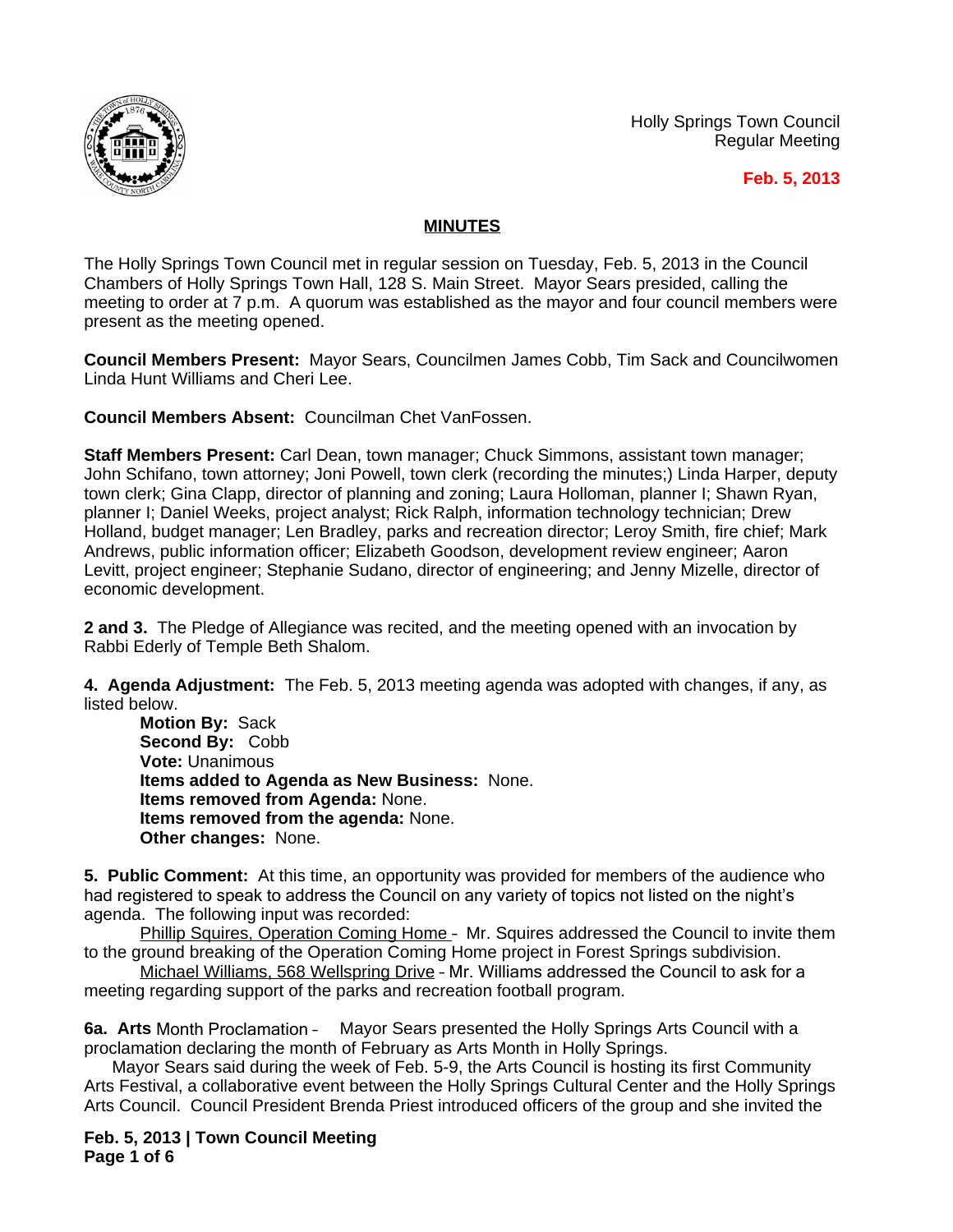public out to the festival. **Action:** None.

**7a. Parks and Recreation Advisory Committee Report** – Mr. Kevin Adams, a member of the Parks and Recreation Advisory Committee, addressed the Council to provide its annual communication to the Town Council. The presentation covered the current state of parks and recreation programs, facilities and the bond.

**Action:** None.

**8a. Public** Hearing: Annexation Petition A13-01 – Mr. Jones said the Town has received a petition for voluntary satellite annexation of approximately .92 +/- acres located at 4124 Bibleway Ct. The property owners are Thomas and Ponnamma Alexander. The petition meets all the statutory requirements for annexation

With that explanation completed, Mayor Sears opened the public hearing. The following input was recorded: None.

There being no comments, the public hearing was closed.

**Action:** The Council approved a motion to adopt Annexation Ordinance A13-01 annexing .92 -/+ acres owned by Thomas and Ponnamma Alexander, and more particularly described as Wake County PIN: 0669.01-35-4940, into the corporate limits of the Town of Holly Springs.

**Motion By:** Sack **Second By:** Cobb **Vote:** Unanimous

*A copy of Annexation Ordinance A13-01 is attached to these minutes.*

**8b. Public** Hearing: Annexation Petition A13-02 – Mr. Jones said the Town has initiated a petition for voluntary annexation of 117.116 +/- acres located at the end of Grigsby Avenue. The property was purchased by the Town at the end of 2012 and is contiguous with city limits. The petition meets all the statutory requirements for annexation.

With that explanation completed, Mayor Sears opened the public hearing. The following input was recorded: None.

There being no comments, the public hearing was closed.

**Action:** The Council approved a motion to adopt Annexation Ordinance A13-02 annexing 117.116 -/+ acres owned by Town of Holly Springs, and more particularly described as Wake County PIN: 0658.02-57-4596, into the corporate limits of the Town of Holly Springs.

**Motion By:** Williams **Second By:** Cobb **Vote:** Unanimous

*A copy of Annexation Ordinance A13-02 is attached to these minutes.*

**9. Consent Agenda:** The Council approved a motion to approve all items on the Consent Agenda. The motion carried following a motion by Councilman Sack, a second by Councilman Cobb and a unanimous vote. The following actions were affected:

9a. Minutes - The Council approved minutes of the Council's regular meetings held on Dec. 18, 2012 and Jan. 15, 2013.

9b. Town Council Annual Retreat Dates - The Council set a special meeting, for the purpose of holding the Council's annual retreat, to convene at 9 a.m. Friday, Feb. 15 and adjourn at or before 5 p.m. Saturday, Feb. 16, 2013 at Pine Needles Lodge in Southern Pines.

9c. Budget Amendment, \$1,195,090 – The Council adopted an amendment to the FY 2012-13 budget in the amount of \$1,195,090 to transfer funds from sewer reserves to cover wastewater treatment plant State Revolving Loan Fund payment. *A copy of the budget amendment is attached to these minutes.* 

9d. Budget Amendment, \$128,000 – The Council adopted an amendment to the FY 2012-13

**Feb. 5, 2013 | Town Council Meeting Page 2 of 6**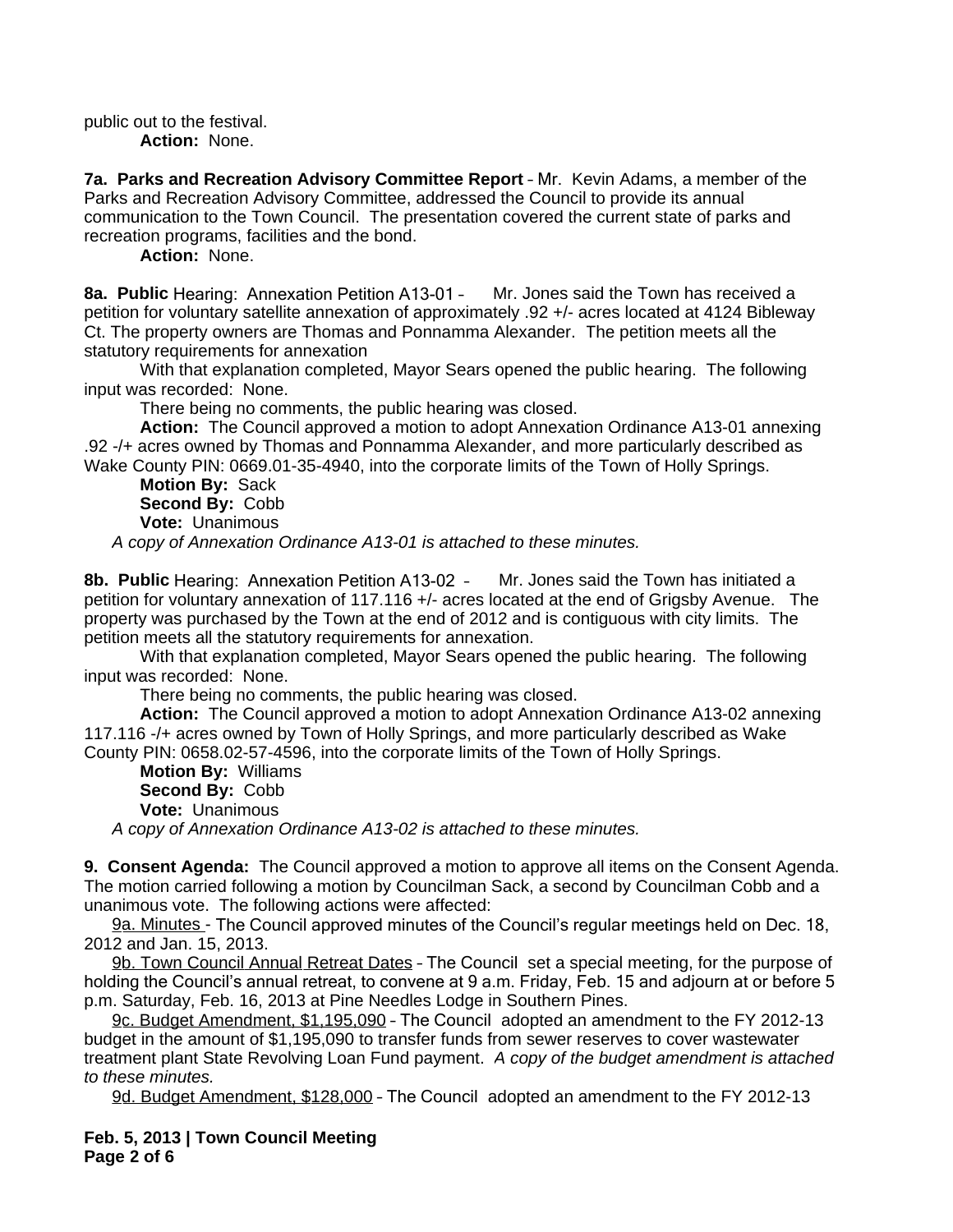budget in the amount of \$128,000 to reclassify utility funds from other financing sources to sewer capacity fees. *A copy of the budget amendment is attached to these minutes.* 

9e. Budget Amendment, \$1,500 – The Council adopted an amendment to the FY 2012-13 budget in the amount of \$1,500 to cover the cost of meters. *A copy of the budget amendment is attached to these minutes.*

9f. Budget Amendment, \$52,400 – The Council adopted an amendment to the FY 2012-13 budget in the amount of \$52,400 to transfer funds from water reserves to cover annual water tank maintenance. *A copy of the budget amendment is attached to these minutes.*

9g. Contracts Report – The Council r eceived a report of contracts approved by department heads, pursuant to Town policy.

9h. Donation – The Council received a donation of \$700 to the Parks and Recreation Department to purchase new televisions for the W.E. Hunt Recreation Center program rooms.

9i. North Main Athletic Complex Property – The Council approved a contract to provide forestry services to the North Main Athletic Complex property.

9j. Reclassification of Rescue Technician - The Council approved reclassification of Rescue Technician positions to that of firefighter.

**10a. Preliminary Plan Amendment 02-MAS-11.A1, Southpark Village Master Plan -** Ms.

Holloman said the Town has received an amendment to the Southpark Village Master Plan. The project is located adjacent to G.B. Alford Highway between Avent Ferry Road and Ralph Stephens Road. The proposed amendment includes three new outparcels, #12-15, for a total of 17 commercial lots in the Southpark Village Shopping Center.

Ms. Holloman said the new lots originally were part of Lot #1 and planned for retail buildings similar to those adjacent to Harris-Teeter. The original master plan was for eight lots, she added.

Since the amendment exceeds administrative authority to add additional lots to the plan, th e amendment is a major amendment requiring Town Council's approval.

She said at this stage in the development of this integrated center, the owner is concentrating on developing the remaining vacant lots of Southpark Village. The intent is to create viable, developable lots that can be purchased for development from an outside entity. In doing so, the developer would like to subdivide out an unusable part of the project area.

Ms. Hollooman said that the area is proposed as lot #15 and contains protected wetlands as well as the center's bio retention device. Due to its location, this lot would not have access to a public street as required for all integrated center lots; therefore, the applicant is requesting a waiver of this requirement.

**Action #1:** The Council approved a motion to make and accept the findings of fact to be recorded in the minutes for a waiver of regulations of UDO Section 3.05 B. 1. Minimum Lot Width and Frontage to allow a proposed lot within an integrated center to have no frontage on a public street for Petition #02-MAS-11-A11 for Southpark Village as submitted by McKim and Creed, Project Number 3438-0001, dated revised 1/4/13.

*A petition for a waiver of regulations of UDO Section 3.05 B. 1. Minimum Lot Width and Frontage for Petition #02-MAS-11-A11 for Southpark Village, to allow to allow a proposed lot within an integrated center to have no frontage on a public street may only be granted upon the presentation of sufficient evidence to enable a written determination that:*

*1) The granting of the waiver will not be detrimental to the public safety, health or welfare or injurious to other property;*

*2) Conditions upon the request for a waiver are unique to the property for which a waiver is sought and are not applicable generally to other property;*

*3) Because of the particular physical surroundings, shape, or topographical conditions of the specific property involved, a particular hardship to the owner would result, as distinguished from a mere inconvenience, if the strict letter of these regulations is not carried out;*

*4) The waiver will not contravene the provisions of this UDO or the Comprehensive Plan;*

*5) Where the waiver impacts on the design, construction, or maintenance obligations of* 

**Feb. 5, 2013 | Town Council Meeting Page 3 of 6**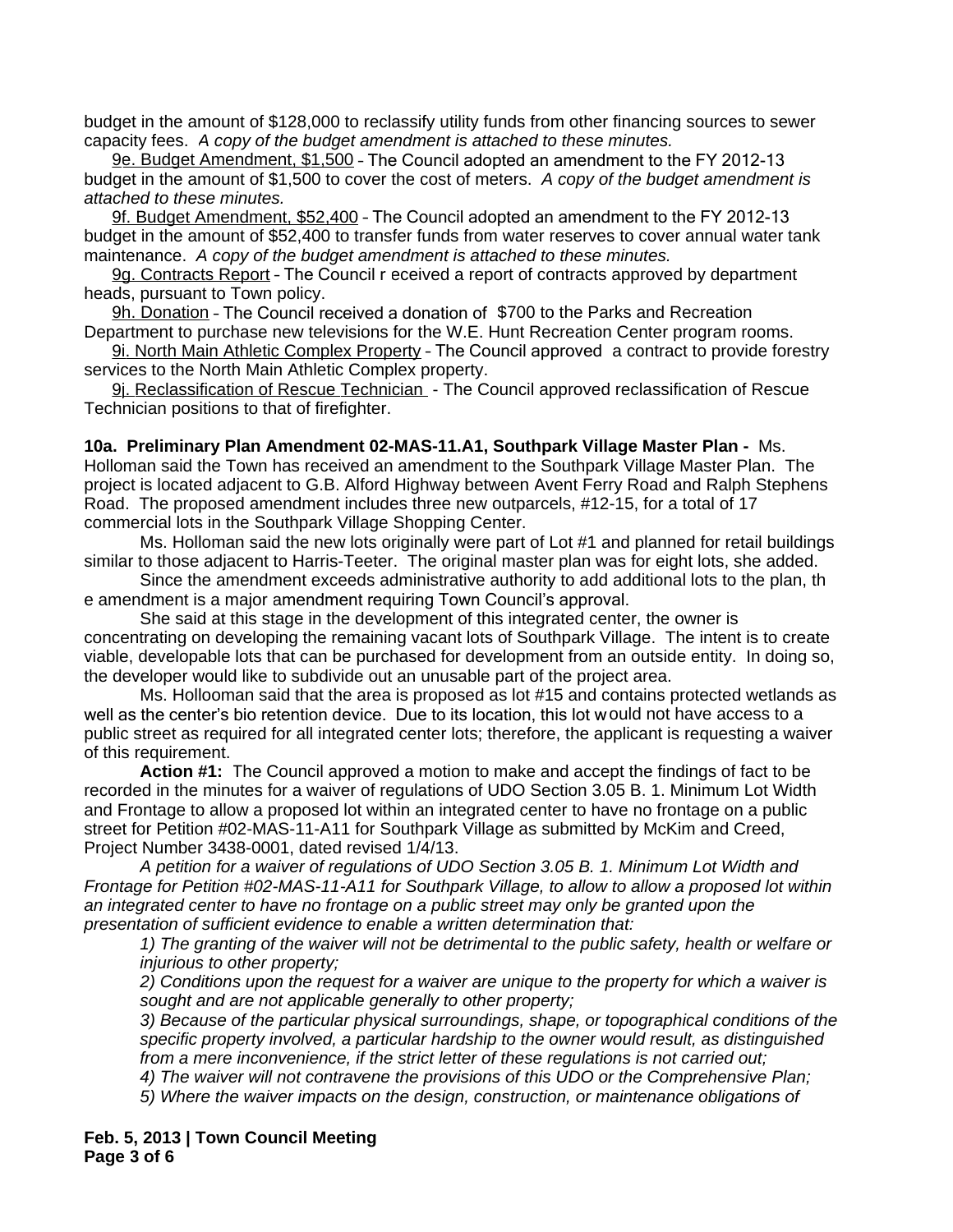*public facilities that the appropriate public agency has reviewed and approved the proposed development in writing and the subdivider has submitted a copy of such approval.* **Motion By:** Williams **Second By:** Cobb **Vote:** Unanimous

**Action #2:** Having made findings of fact that the petition meets the requirements to be granted a waiver, the Council approved a motion to grant a waiver of regulations of UDO Section 3.05 B. 1. Minimum Lot Width and Frontage to allow a proposed lot within an integrated center to have no frontage on a public street for Petition #02-MAS-11-A11 for Southpark Village.

**Motion By:** Sack **Second By:** Williams **Vote:** Unanimous

**Action #3:** The Council approved a motion to approve detailed Master Plan Amendment #02-MAS-11-A11 for Southpark Village as submitted by McKim and Creed, Project Number 3438- 0001, dated Revised 1/4/13 with the following conditions:

- 1. All previous conditions of approval for this master plan apply to this amendment.
- 2. A fee-in-lieu of upgrade will be required for this project for the Pump Station and/or Force Main
- 3. Prior to CO of additional buildings on this site, the receiving stormwater device must be installed and all required grading and plantings completed. **Motion By:** Cobb **Second By:** Sack

**Vote:** Unanimous

**10b. Sunset Lake Road Sidewalk -** Mr. Levitt said the Town Council approved the design contract for the Sunset Lake Road sidewalk project in August of 2012. This project will create a pedestrian connection along Sunset Lake Road from Kenmont Drive to the Sunset Lake Commons shopping center with a crossing of Sunset Lake Road at the intersection of Optimist Farm Road, Mr. Levitt said.

Since then, the surveying and design of this sidewalk has progressed and a final alignment has been determined. Property owners adjacent to the project were invited to a public information meeting to view preliminary plans and to discuss the project and their questions and concerns. On Jan. 15, the meeting was held with town staff and Sungate Design Group, our design consultant, and visitors were presented with the attached exhibits which clearly show the proposed sidewalk alignment, Mr. Levitt said. He added that citizens were encouraged to voice their opinions, questions, and concerns relating to the project.

He said one citizen, Mr. Walter Yates of 5321 Sunset Lake Road, attended the meeting. His comments were discussed internally, and they will be addressed – if necessary - during the land acquisition process, Mr. Levitt said.

**Action:** The Council approved a motion to endorse the proposed alignment for the Sunset Lake Road sidewalk project.

**Motion By:** Williams **Second By:** Cobb **Vote:** Unanimous

**10c. Downtown Development Investment Program Policy Statement P-33.1 -** Ms. Mizelle said that in 2008, the Town created a policy entitled: Downtown Development Incentives that offered waivers of certain development improvement requirements and development fees for projects within the Village District Area Plan (VDAP) boundaries in order to encourage development within the downtown area. Since its inception, only one project – for the Mims house -- was requested and

**Feb. 5, 2013 | Town Council Meeting Page 4 of 6**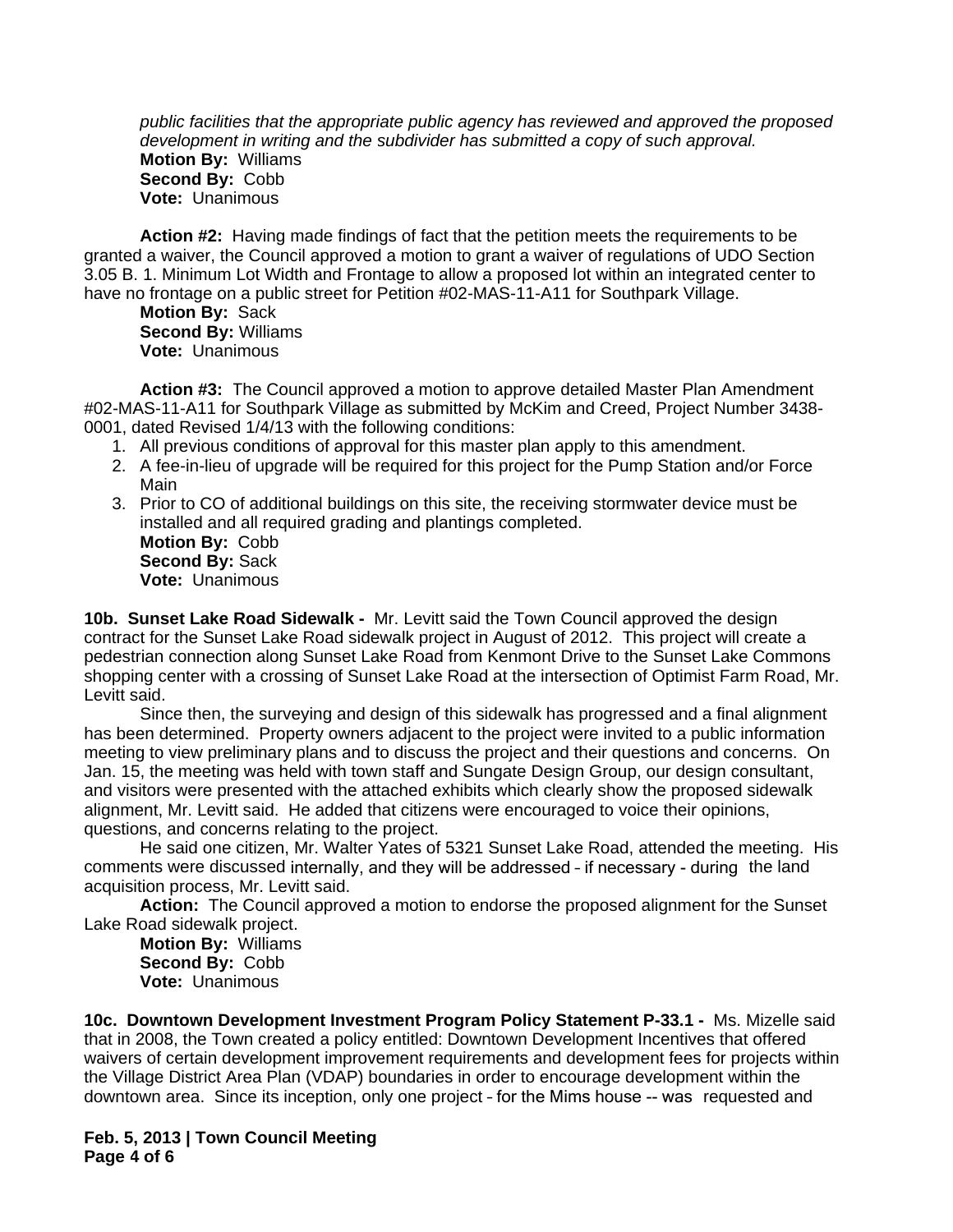received approval of a Downtown Development Incentive, but it was never executed and has subsequently expired.

Last year at the Town Council Retreat, it was determined and agreed that all required infrastructure for downtown projects must be completed at time of development and that no waivers shall be granted in the future for sidewalks, road widening, on-street parking, etc. Also at the Retreat, an idea to modify the Downtown Development Incentive Policy was presented that would provide for a means for the Town to ensure completion of improvements, but provide opportunities for the Town to encourage development, Ms. Mizelle said.

Based upon the feedback received and detailed evaluation of the previous policy and determining the goals for an update to the policy, the new Downtown Development Investment Program has been created.

The goal of the revised policy and the renaming of the policy, is to allow the Town Council to provide assistance for projects that meet certain expectations but are struggling to make their proforma work in regard to completing the additional infrastructure that is required in the VDAP area that is not required of projects elsewhere in Town such as decorative brick sidewalks, on-street parking, etc.

Since the Town has agreed that all infrastructure must be constructed in the downtown area, the proposed policy allows the Town to provide up to 50% of the additional infrastructure costs or \$25,000, whichever is less, to off-set those expenses. In addition, should the Town agree, a development agreement can also be prepared to modify certain plan review, building permit, and/or development fees. This policy will provide the greatest assistance to small projects by individuals who are attempting to open a business or build a single-use building in the VDAP area, Ms. Mizelle noted.

A DDI committee is established in the policy that is made up of the assistant town manager and the directors of the various "development" departments who will review and evaluate a request for Town investment and provide a recommendation to the town manager, who will make a recommendation.

The town attorney would then prepare a draft agreement, the town attorney and the committee would work out the terms of the draft agreement with the applicant, and then the town manager would present the request to the Town Council for official action and determination.

**Action:** The Council approved a motion to adopt Policy Statement P-033.1, an amended version of the Downtown Development Investment Program policy.

**Motion By:** Cobb **Second By:** Sack **Vote:** Unanimous *A copy of Policy Statement P-033.1 is attached to these minutes.*

**10d**. Town's **Water Supply Plan Update -** Ms. Sudano said the State requires bi-annual updates of the Town's Water Supply Plan, and it is time for another one. She said this report is beneficial to the Town in evaluating sufficiency of water supply for our growing community as well as evaluating water loss.

Ms. Sudano said the Town had received a proposal from CDM to complete this for the Town as in the past. In addition, as CDM completes this plan, they will issue a short memo addendum to the Town's Water Demand Forecasting Study to update that document as well.

She said the proposal before the Council covers both tasks.

CDM performed the last full Water Supply Plan Update and other related work a couple of years ago and did an excellent job, Ms. Sudano said, adding that the firm is on the Town's consulting services database.

**Action:** The Council approved a motion to enter into a contract with CDM in the amount of \$10,200 for bi-annual update to the Town's Water Supply Plan.

**Motion By:** Cobb **Second By:** Williams

**Feb. 5, 2013 | Town Council Meeting Page 5 of 6**